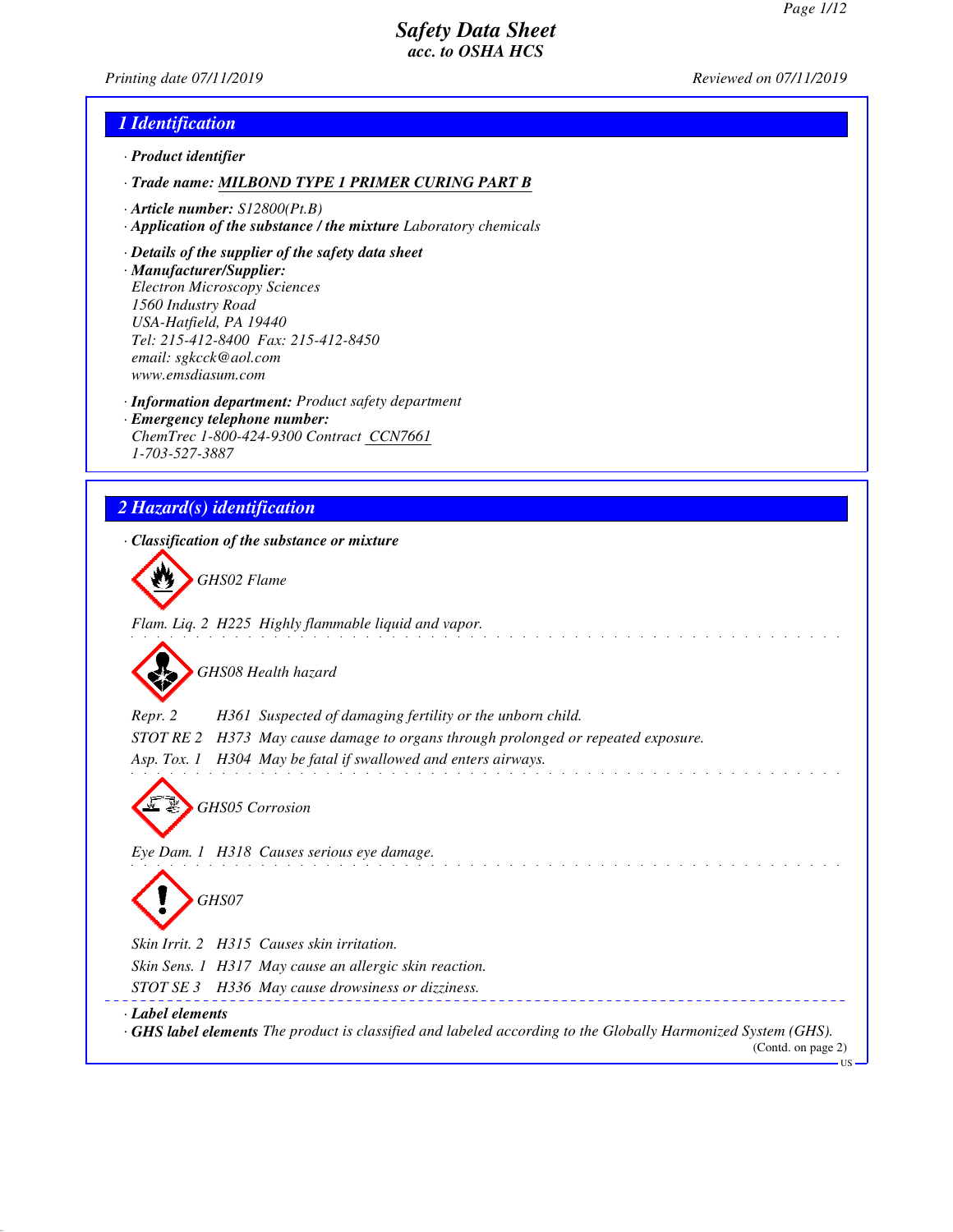US

### *Safety Data Sheet acc. to OSHA HCS*

*Printing date 07/11/2019 Reviewed on 07/11/2019*

### *Trade name: MILBOND TYPE 1 PRIMER CURING PART B* (Contd. of page 1) *· Hazard pictograms* GHS02 GHS05 GHS07 GHS08 *· Signal word Danger · Hazard-determining components of labeling: toluene propan-2-ol N-(3-(trimethoxysilyl)propyl)ethylenediamine · Hazard statements Highly flammable liquid and vapor. Causes skin irritation. Causes serious eye damage. May cause an allergic skin reaction. Suspected of damaging fertility or the unborn child. May cause drowsiness or dizziness. May cause damage to organs through prolonged or repeated exposure. May be fatal if swallowed and enters airways. · Precautionary statements Obtain special instructions before use. Do not handle until all safety precautions have been read and understood. Keep away from heat/sparks/open flames/hot surfaces. - No smoking. Ground/bond container and receiving equipment. Use explosion-proof electrical/ventilating/lighting/equipment. Use only non-sparking tools. Take precautionary measures against static discharge. Do not breathe dust/fume/gas/mist/vapors/spray. Wash thoroughly after handling. Use only outdoors or in a well-ventilated area. Contaminated work clothing must not be allowed out of the workplace. Wear protective gloves/protective clothing/eye protection/face protection. If swallowed: Immediately call a poison center/doctor. Specific treatment (see on this label). Do NOT induce vomiting. If on skin (or hair): Take off immediately all contaminated clothing. Rinse skin with water/shower. IF INHALED: Remove person to fresh air and keep comfortable for breathing. If in eyes: Rinse cautiously with water for several minutes. Remove contact lenses, if present and easy to do. Continue rinsing. IF exposed or concerned: Get medical advice/attention. Call a poison center/doctor if you feel unwell. Get medical advice/attention if you feel unwell. Take off contaminated clothing and wash it before reuse. If skin irritation or rash occurs: Get medical advice/attention. Wash contaminated clothing before reuse. In case of fire: Use for extinction: CO2, powder or water spray. Store in a well-ventilated place. Keep container tightly closed. Store in a well-ventilated place. Keep cool. Store locked up. Dispose of contents/container in accordance with local/regional/national/international regulations.* (Contd. on page 3)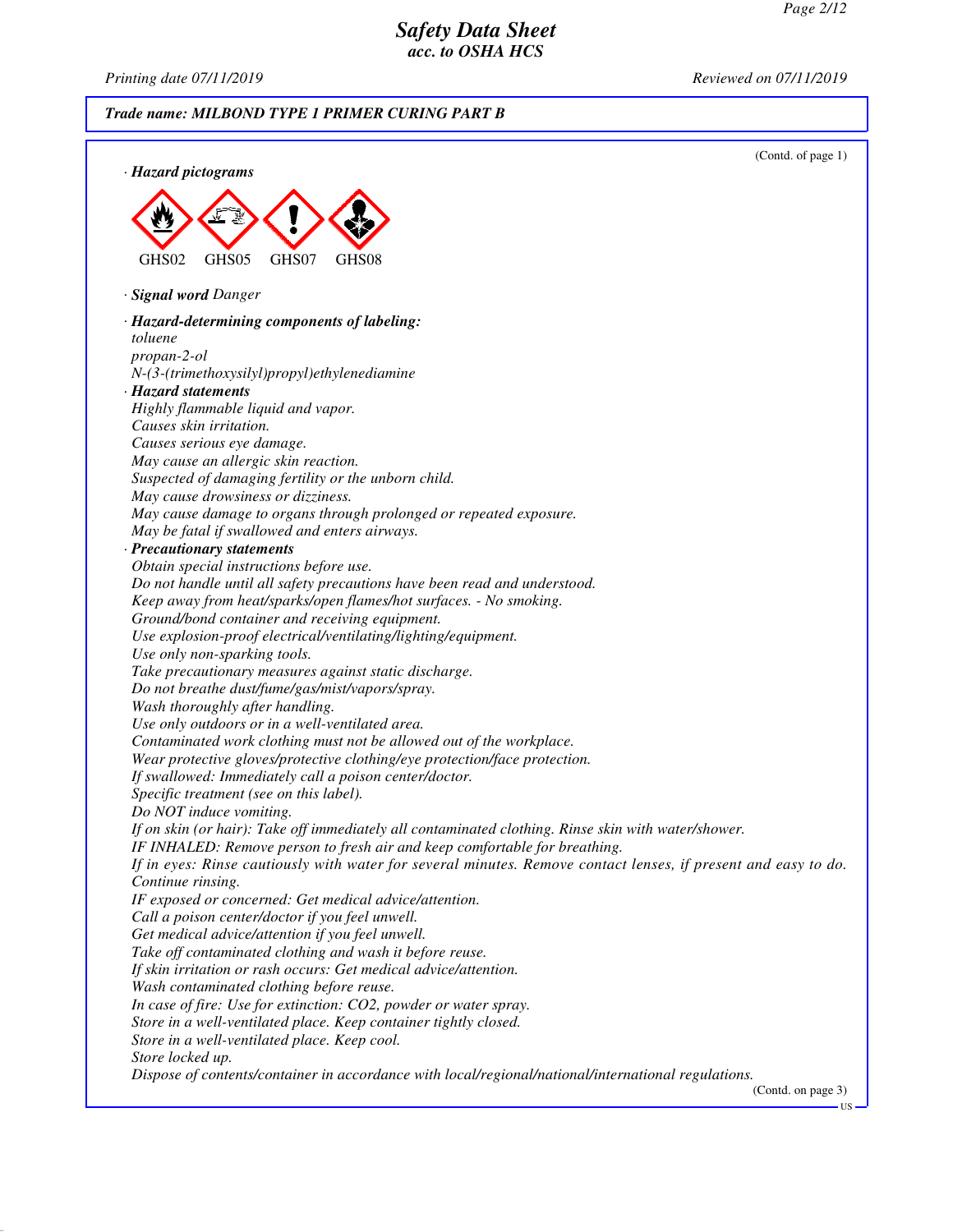*Printing date 07/11/2019 Reviewed on 07/11/2019*

#### *Trade name: MILBOND TYPE 1 PRIMER CURING PART B*



- *· Other hazards*
- *· Results of PBT and vPvB assessment*
- *· PBT: Not applicable.*
- *· vPvB: Not applicable.*

#### *3 Composition/information on ingredients*

*· Chemical characterization: Mixtures*

*· Description: Mixture of the substances listed below with nonhazardous additions.*

|                    | $\cdot$ Dangerous components:                            |                   |  |  |
|--------------------|----------------------------------------------------------|-------------------|--|--|
|                    | $67-63-0$ propan-2-ol                                    | $\geq 50.5100\%$  |  |  |
| $108-88-3$ toluene |                                                          | $>10-525\%$       |  |  |
|                    | $1760-24-3$ N-(3-(trimethoxysilyl)propyl)ethylenediamine | $  > 2.5 - 510\%$ |  |  |
|                    | 90-72-2 $\mid$ 2,4,6-tris(dimethylaminomethyl)phenol     | $  > 2.5 - 510\%$ |  |  |

#### *4 First-aid measures*

#### *· Description of first aid measures*

*· General information:*

*Symptoms of poisoning may even occur after several hours; therefore medical observation for at least 48 hours after the accident.*

*· After inhalation:*

*Supply fresh air and to be sure call for a doctor.*

- *In case of unconsciousness place patient stably in side position for transportation.*
- *· After skin contact: Immediately wash with water and soap and rinse thoroughly.*
- *· After eye contact: Rinse opened eye for several minutes under running water. Then consult a doctor.*
- *· After swallowing: If symptoms persist consult doctor.*
- *· Information for doctor:*

*· Most important symptoms and effects, both acute and delayed No further relevant information available.*

- *· Indication of any immediate medical attention and special treatment needed*
- *No further relevant information available.*

#### *5 Fire-fighting measures*

- *· Extinguishing media*
- *· Suitable extinguishing agents: CO2, sand, extinguishing powder. Do not use water.*
- *· For safety reasons unsuitable extinguishing agents: Water with full jet*
- *· Special hazards arising from the substance or mixture No further relevant information available.*

(Contd. on page 4)

US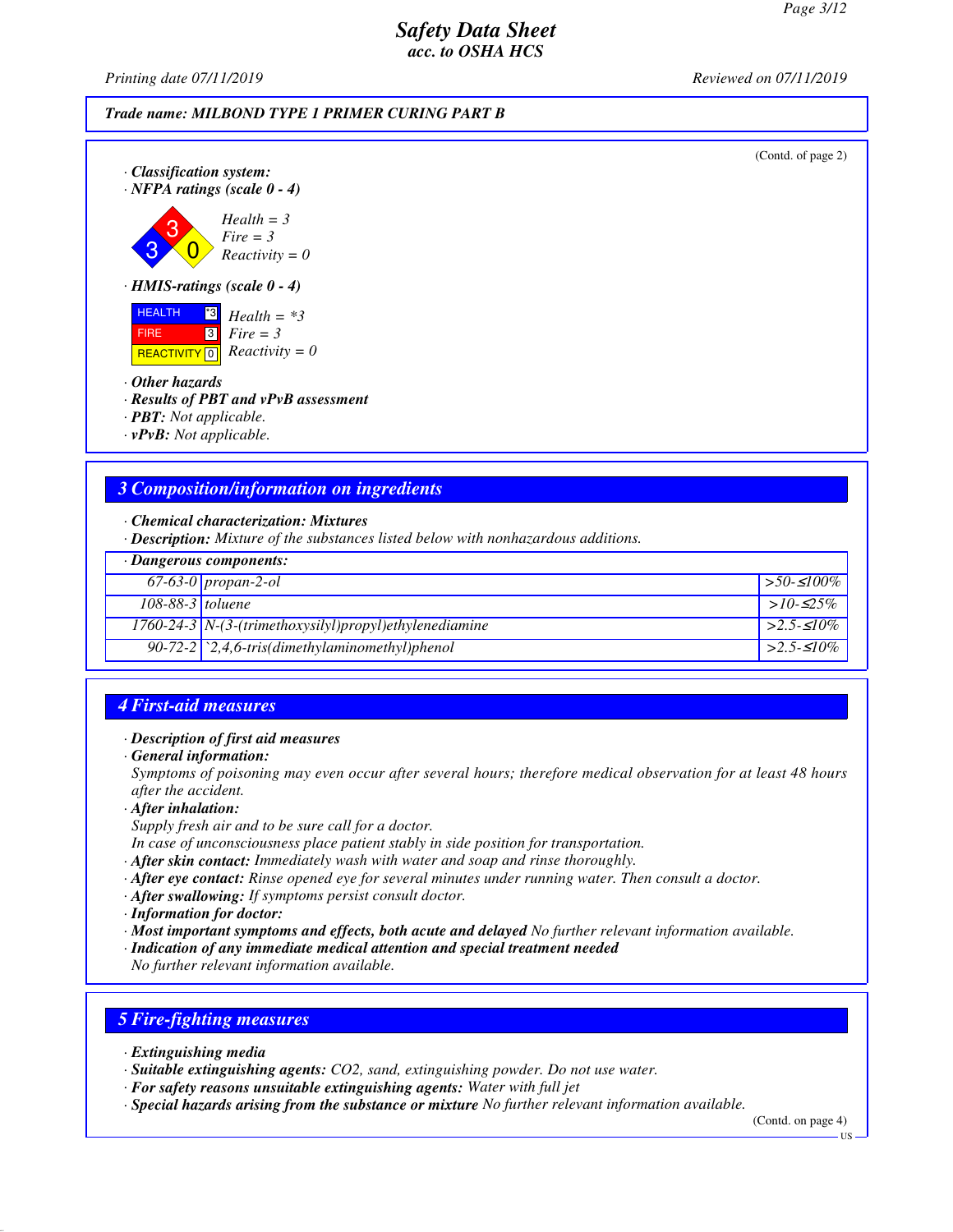*Printing date 07/11/2019 Reviewed on 07/11/2019*

#### *Trade name: MILBOND TYPE 1 PRIMER CURING PART B*

*· Advice for firefighters*

*· Protective equipment: Mouth respiratory protective device.*

#### *6 Accidental release measures*

- *· Personal precautions, protective equipment and emergency procedures Wear protective equipment. Keep unprotected persons away.*
- *· Environmental precautions: Do not allow to enter sewers/ surface or ground water.*
- *· Methods and material for containment and cleaning up:*
- *Absorb with liquid-binding material (sand, diatomite, acid binders, universal binders, sawdust).*
- *Dispose contaminated material as waste according to item 13.*
- *Ensure adequate ventilation.*
- *Do not flush with water or aqueous cleansing agents*
- *· Reference to other sections*
- *See Section 7 for information on safe handling.*
- *See Section 8 for information on personal protection equipment.*
- *See Section 13 for disposal information.*

*· Protective Action Criteria for Chemicals*

| $\cdot$ PAC-1:   |                                                                    |                                |
|------------------|--------------------------------------------------------------------|--------------------------------|
|                  | $67-63-0$ propan-2-ol                                              | $400$ ppm                      |
| 108-88-3 toluene |                                                                    | 67 ppm                         |
|                  | $1760-24-3$ N-(3-(trimethoxysilyl)propyl)ethylenediamine           | $23$ mg/m <sup>3</sup>         |
|                  | 90-72-2 $\langle 2,4,6\text{-}tris$ (dimethylaminomethyl)phenol    | $\sqrt{6.5}$ mg/m <sup>3</sup> |
| $\cdot$ PAC-2:   |                                                                    |                                |
|                  | $67-63-0$ propan-2-ol                                              | $\sqrt{2000*ppm}$              |
| 108-88-3 toluene |                                                                    | 560 ppm                        |
|                  | $1760-24-3$ N-(3-(trimethoxysilyl)propyl)ethylenediamine           | $250$ mg/m <sup>3</sup>        |
|                  | $90-72-2$ $\mid$ $2,4,6-tris$ (dimethylaminomethyl) phenol         | $\sqrt{72}$ mg/m <sup>3</sup>  |
| $\cdot$ PAC-3:   |                                                                    |                                |
|                  | $\overline{67-63}$ -0   propan-2-ol                                | $12000**$ ppm                  |
| 108-88-3 toluene |                                                                    | $3700*$ ppm                    |
|                  | 1760-24-3   N-(3-(trimethoxysilyl)propyl)ethylenediamine           | $1,500$ mg/m <sup>3</sup>      |
|                  | 90-72-2 $\langle 2, 4, 6\text{-}tris$ (dimethylaminomethyl) phenol | $430$ mg/m <sup>3</sup>        |

#### *7 Handling and storage*

*· Handling:*

- *· Precautions for safe handling Ensure good ventilation/exhaustion at the workplace. Prevent formation of aerosols.*
- *· Information about protection against explosions and fires: Keep ignition sources away - Do not smoke. Protect from heat. Protect against electrostatic charges.*
- *· Conditions for safe storage, including any incompatibilities · Storage:*
- *· Requirements to be met by storerooms and receptacles: Store in a cool location.*
- *· Information about storage in one common storage facility: Not required.*

(Contd. of page 3)

US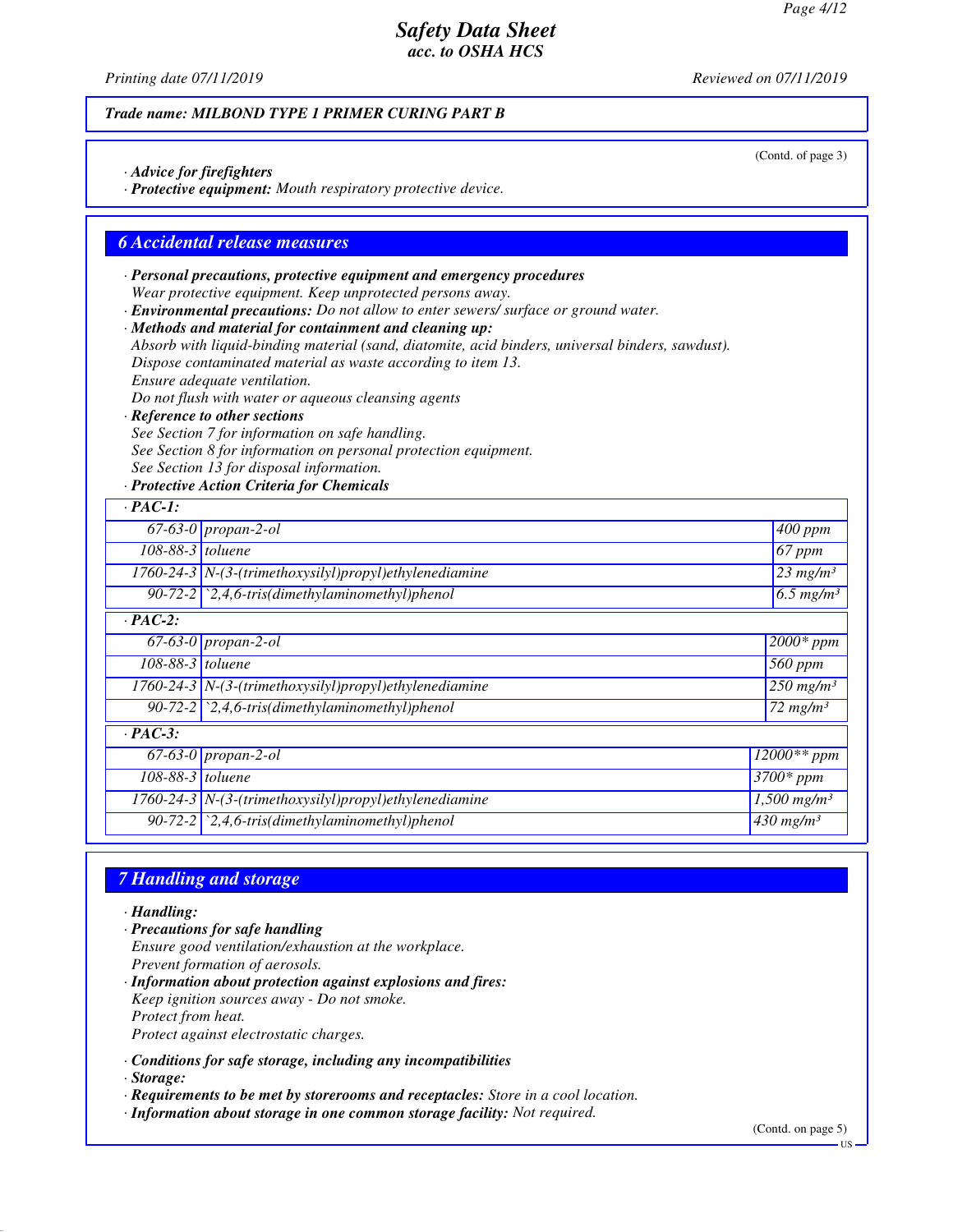*Printing date 07/11/2019 Reviewed on 07/11/2019*

#### *Trade name: MILBOND TYPE 1 PRIMER CURING PART B*

(Contd. of page 4)

- *· Further information about storage conditions: Keep receptacle tightly sealed. Store in cool, dry conditions in well sealed receptacles. Protect from heat and direct sunlight.*
- *· Specific end use(s) No further relevant information available.*

### *8 Exposure controls/personal protection*

*· Additional information about design of technical systems: No further data; see item 7.*

- *· Control parameters*
- *· Components with limit values that require monitoring at the workplace:*

*The following constituents are the only constituents of the product which have a PEL, TLV or other recommended exposure limit.*

*At this time, the other constituents have no known exposure limits.*

| ні тіз ите, іне отет сонзийениз наче по кномп ехрозите итиз. |
|--------------------------------------------------------------|
| $67 - 63 - 0$ propan-2-ol                                    |
| PEL Long-term value: 980 mg/m <sup>3</sup> , 400 ppm         |
| REL Short-term value: $1225$ mg/m <sup>3</sup> , 500 ppm     |
| Long-term value: 980 mg/m <sup>3</sup> , 400 ppm             |
| TLV Short-term value: 984 mg/m <sup>3</sup> , 400 ppm        |
| Long-term value: 492 mg/m <sup>3</sup> , 200 ppm             |
| <b>BEI</b>                                                   |
| 108-88-3 toluene                                             |
| PEL Long-term value: 200 ppm                                 |
| Ceiling limit value: 300; 500* ppm                           |
| *10-min peak per 8-hr shift                                  |
| REL Short-term value: $560$ mg/m <sup>3</sup> , 150 ppm      |
| Long-term value: 375 mg/m <sup>3</sup> , 100 ppm             |
| TLV Long-term value: $75 \text{ mg/m}^3$ , 20 ppm            |
| BEI                                                          |
| · Ingredients with biological limit values:                  |
| 67-63-0 propan-2-ol                                          |
| $BEI$ 40 mg/L                                                |
| Medium: urine                                                |
| Time: end of shift at end of workweek                        |
| Parameter: Acetone (background, nonspecific)                 |
| 108-88-3 toluene                                             |
| $BEI$ 0.02 mg/L                                              |
| Medium: blood                                                |
| Time: prior to last shift of workweek                        |
| Parameter: Toluene                                           |
| $0.03$ mg/L                                                  |
| Medium: urine                                                |
| Time: end of shift                                           |
| Parameter: Toluene                                           |
|                                                              |
| $0.3$ mg/g creatinine                                        |
| Medium: urine                                                |
| Time: end of shift                                           |
| Parameter: o-Cresol with hydrolysis (background)             |
| (Cont <sub>0</sub> n n a <sub>0</sub> )                      |

 $(Con(a,$ 

US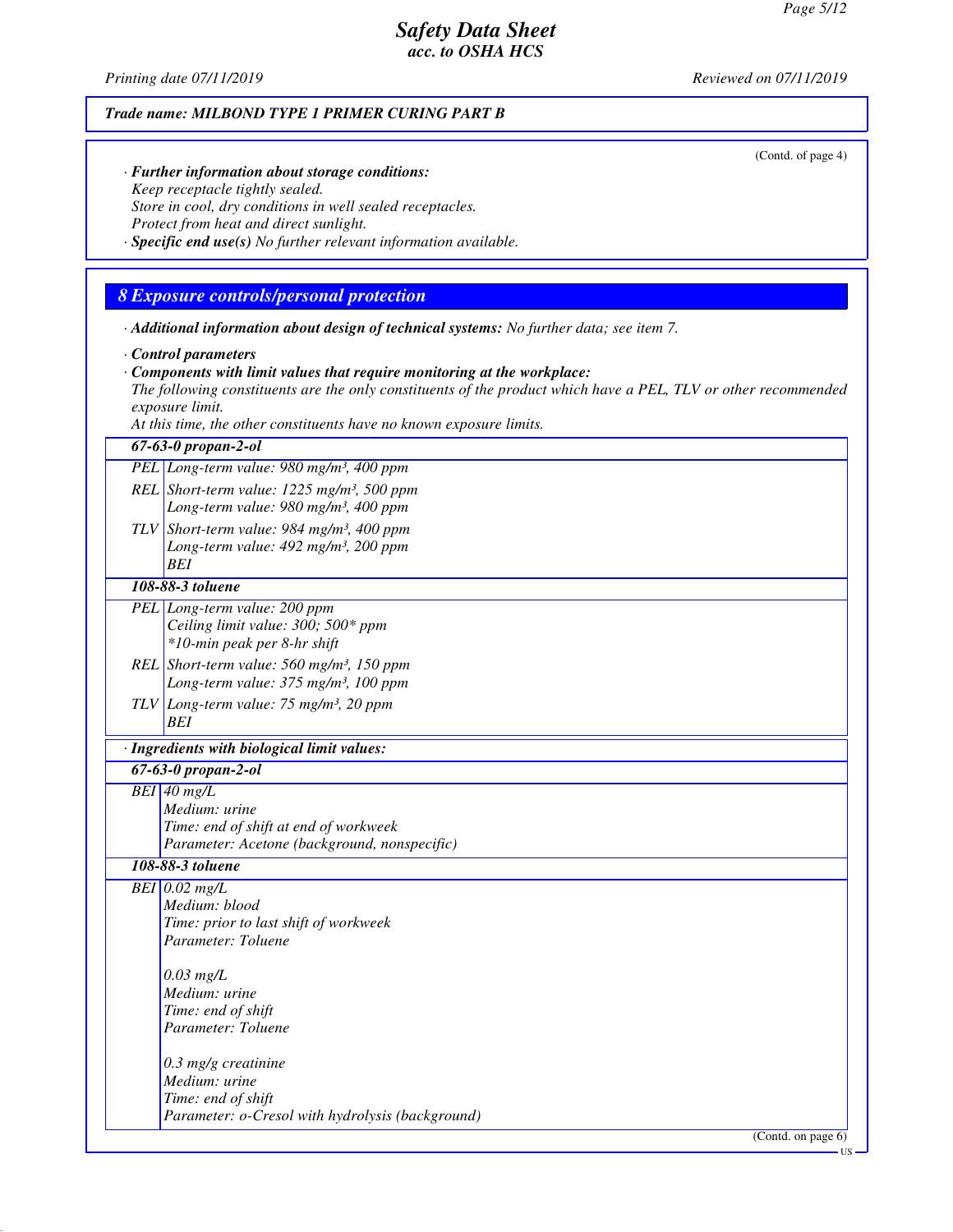*Printing date 07/11/2019 Reviewed on 07/11/2019*

### *Trade name: MILBOND TYPE 1 PRIMER CURING PART B*

| (Contd. of page 5)                                                                                                                                                                             |  |
|------------------------------------------------------------------------------------------------------------------------------------------------------------------------------------------------|--|
| · Additional information: The lists that were valid during the creation were used as basis.                                                                                                    |  |
| · Exposure controls                                                                                                                                                                            |  |
| · Personal protective equipment:                                                                                                                                                               |  |
| · General protective and hygienic measures:                                                                                                                                                    |  |
| Keep away from foodstuffs, beverages and feed.                                                                                                                                                 |  |
| Immediately remove all soiled and contaminated clothing.                                                                                                                                       |  |
| Wash hands before breaks and at the end of work.                                                                                                                                               |  |
| Avoid contact with the skin.                                                                                                                                                                   |  |
| Avoid contact with the eyes and skin.                                                                                                                                                          |  |
| · Breathing equipment:                                                                                                                                                                         |  |
| In case of brief exposure or low pollution use respiratory filter device. In case of intensive or longer exposure use<br>respiratory protective device that is independent of circulating air. |  |
| · Protection of hands:                                                                                                                                                                         |  |
|                                                                                                                                                                                                |  |
|                                                                                                                                                                                                |  |
| Protective gloves                                                                                                                                                                              |  |
|                                                                                                                                                                                                |  |
|                                                                                                                                                                                                |  |
| The glove material has to be impermeable and resistant to the product/ the substance/ the preparation.                                                                                         |  |
| Due to missing tests no recommendation to the glove material can be given for the product/ the preparation/ the<br>chemical mixture.                                                           |  |
|                                                                                                                                                                                                |  |
| Selection of the glove material on consideration of the penetration times, rates of diffusion and the degradation                                                                              |  |
| · Material of gloves<br>The selection of the suitable gloves does not only depend on the material, but also on further marks of quality and                                                    |  |
| varies from manufacturer to manufacturer. As the product is a preparation of several substances, the resistance of                                                                             |  |
| the glove material can not be calculated in advance and has therefore to be checked prior to the application.                                                                                  |  |
| · Penetration time of glove material                                                                                                                                                           |  |
| The exact break through time has to be found out by the manufacturer of the protective gloves and has to be                                                                                    |  |
| observed.                                                                                                                                                                                      |  |
| $\cdot$ Eye protection:                                                                                                                                                                        |  |
|                                                                                                                                                                                                |  |
|                                                                                                                                                                                                |  |
| Tightly sealed goggles                                                                                                                                                                         |  |
|                                                                                                                                                                                                |  |
|                                                                                                                                                                                                |  |
|                                                                                                                                                                                                |  |
| 9 Physical and chemical properties                                                                                                                                                             |  |
|                                                                                                                                                                                                |  |
| · Information on basic physical and chemical properties                                                                                                                                        |  |
| <b>General Information</b>                                                                                                                                                                     |  |

| $\cdot$ <i>Appearance</i> :         |                       |                    |
|-------------------------------------|-----------------------|--------------------|
| Form:                               | Liquid                |                    |
| Color:                              | Clear                 |                    |
| $\cdot$ Odor:                       | <i>Characteristic</i> |                    |
| Odor threshold:                     | Not determined.       |                    |
| $\cdot$ pH-value:                   | Not determined.       |                    |
| $\cdot$ Change in condition         |                       |                    |
| <b>Melting point/Melting range:</b> | Undetermined.         |                    |
| <b>Boiling point/Boiling range:</b> | 82 °C (179.6 °F)      |                    |
| $\cdot$ Flash point:                | 16 °C (60.8 °F)       |                    |
|                                     |                       | (Contd. on page 7) |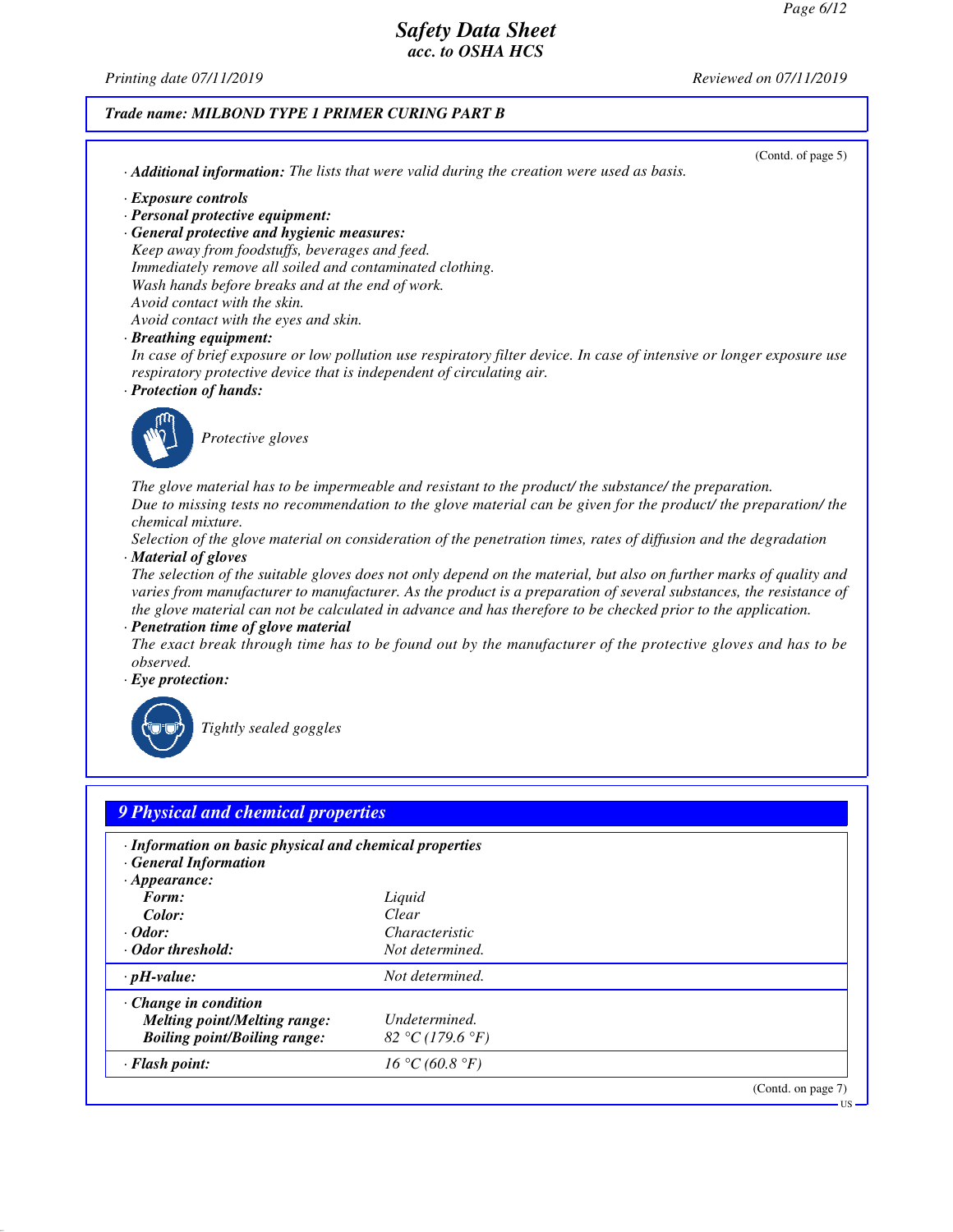*Printing date 07/11/2019 Reviewed on 07/11/2019*

#### *Trade name: MILBOND TYPE 1 PRIMER CURING PART B*

|                                                                                       | (Contd. of page 6)                                                                            |
|---------------------------------------------------------------------------------------|-----------------------------------------------------------------------------------------------|
| · Flammability (solid, gaseous):                                                      | Not flammable.                                                                                |
| · Ignition temperature:                                                               | 425 °C (797 °F)                                                                               |
| · Decomposition temperature:                                                          | Not determined.                                                                               |
| $\cdot$ Auto igniting:                                                                | Product is not selfigniting.                                                                  |
| · Danger of explosion:                                                                | Product is not explosive. However, formation of explosive air/vapor<br>mixtures are possible. |
| · Explosion limits:<br>Lower:<br><b>Upper:</b>                                        | 1.2 Vol $\%$<br>12 Vol %                                                                      |
| $\cdot$ Vapor pressure at 20 $\degree$ C (68 $\degree$ F):                            | 43 hPa (32.3 mm Hg)                                                                           |
| $\cdot$ Density:<br>· Relative density<br>· Vapor density<br>$\cdot$ Evaporation rate | Not determined.<br>Not determined.<br>Not determined.<br>Not determined.                      |
| · Solubility in / Miscibility with<br>Water:                                          | Not miscible or difficult to mix.                                                             |
| · Partition coefficient (n-octanol/water): Not determined.                            |                                                                                               |
| $\cdot$ Viscosity:<br>Dynamic:<br>Kinematic:                                          | Not determined.<br>Not determined.                                                            |
| · Solvent content:<br><b>Organic solvents:</b><br><b>VOC</b> content:                 | $92.3\%$<br>92.31%<br>923.1 g/l / 7.70 lb/gal                                                 |
| Solids content:<br>$\cdot$ Other information                                          | $0.0\%$<br>No further relevant information available.                                         |

#### *10 Stability and reactivity*

*· Reactivity No further relevant information available.*

*· Chemical stability*

- *· Thermal decomposition / conditions to be avoided: No decomposition if used according to specifications.*
- *· Possibility of hazardous reactions No dangerous reactions known.*
- *· Conditions to avoid No further relevant information available.*
- *· Incompatible materials: No further relevant information available.*
- *· Hazardous decomposition products: No dangerous decomposition products known.*

# *11 Toxicological information*

*· Information on toxicological effects*

*· Acute toxicity:*

*· LD/LC50 values that are relevant for classification:*

*67-63-0 propan-2-ol*

*Oral LD50 5,045 mg/kg (rat)*

(Contd. on page 8)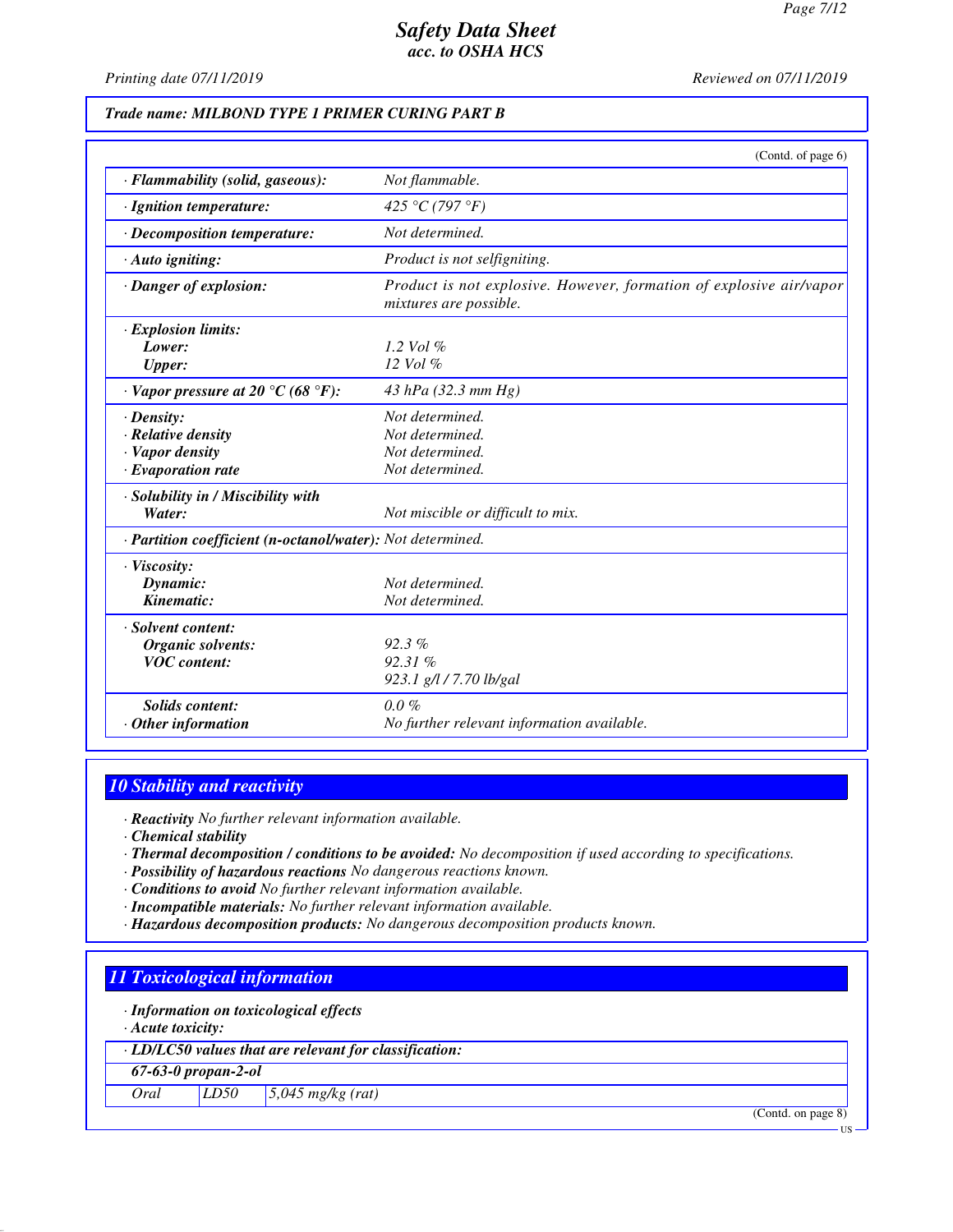*Printing date 07/11/2019 Reviewed on 07/11/2019*

#### *Trade name: MILBOND TYPE 1 PRIMER CURING PART B*

|                                                               |                     | (Contd. of page 7)                                                                                                                                                                                                                                                                                      |   |
|---------------------------------------------------------------|---------------------|---------------------------------------------------------------------------------------------------------------------------------------------------------------------------------------------------------------------------------------------------------------------------------------------------------|---|
| Dermal                                                        | LD50                | $12,800$ mg/kg (rabbit)                                                                                                                                                                                                                                                                                 |   |
|                                                               |                     | Inhalative $LC50/4 h$ 30 mg/l (rat)                                                                                                                                                                                                                                                                     |   |
| 108-88-3 toluene                                              |                     |                                                                                                                                                                                                                                                                                                         |   |
| Oral                                                          | LD50                | $5,000$ mg/kg (rat)                                                                                                                                                                                                                                                                                     |   |
| Dermal                                                        | LD50                | $12,124$ mg/kg (rabbit)                                                                                                                                                                                                                                                                                 |   |
|                                                               |                     | Inhalative LC50/4 h 5,320 mg/l (mouse)                                                                                                                                                                                                                                                                  |   |
| Harmful<br><i>Irritant</i><br>$\cdot$ Carcinogenic categories |                     | $\cdot$ on the eye: Strong irritant with the danger of severe eye injury.<br>· Sensitization: Sensitization possible through skin contact.<br>· Additional toxicological information:<br>The product shows the following dangers according to internally approved calculation methods for preparations: |   |
|                                                               |                     | · IARC (International Agency for Research on Cancer)                                                                                                                                                                                                                                                    |   |
|                                                               | 67-63-0 propan-2-ol |                                                                                                                                                                                                                                                                                                         | 3 |
| 108-88-3 toluene                                              |                     |                                                                                                                                                                                                                                                                                                         | 3 |
|                                                               |                     | · NTP (National Toxicology Program)                                                                                                                                                                                                                                                                     |   |
| None of the ingredients is listed.                            |                     |                                                                                                                                                                                                                                                                                                         |   |
|                                                               |                     | · OSHA-Ca (Occupational Safety Health Administration)                                                                                                                                                                                                                                                   |   |

*None of the ingredients is listed.*

### *12 Ecological information*

- *· Toxicity*
- *· Aquatic toxicity: No further relevant information available.*
- *· Persistence and degradability No further relevant information available.*
- *· Behavior in environmental systems:*
- *· Bioaccumulative potential No further relevant information available.*
- *· Mobility in soil No further relevant information available.*
- *· Additional ecological information:*
- *· General notes:*
- *Water hazard class 2 (Self-assessment): hazardous for water Do not allow product to reach ground water, water course or sewage system. Danger to drinking water if even small quantities leak into the ground.*
- *· Results of PBT and vPvB assessment*
- *· PBT: Not applicable.*
- *· vPvB: Not applicable.*
- *· Other adverse effects No further relevant information available.*

# *13 Disposal considerations*

- *· Waste treatment methods*
- *· Recommendation:*

*Must not be disposed of together with household garbage. Do not allow product to reach sewage system.*

(Contd. on page 9)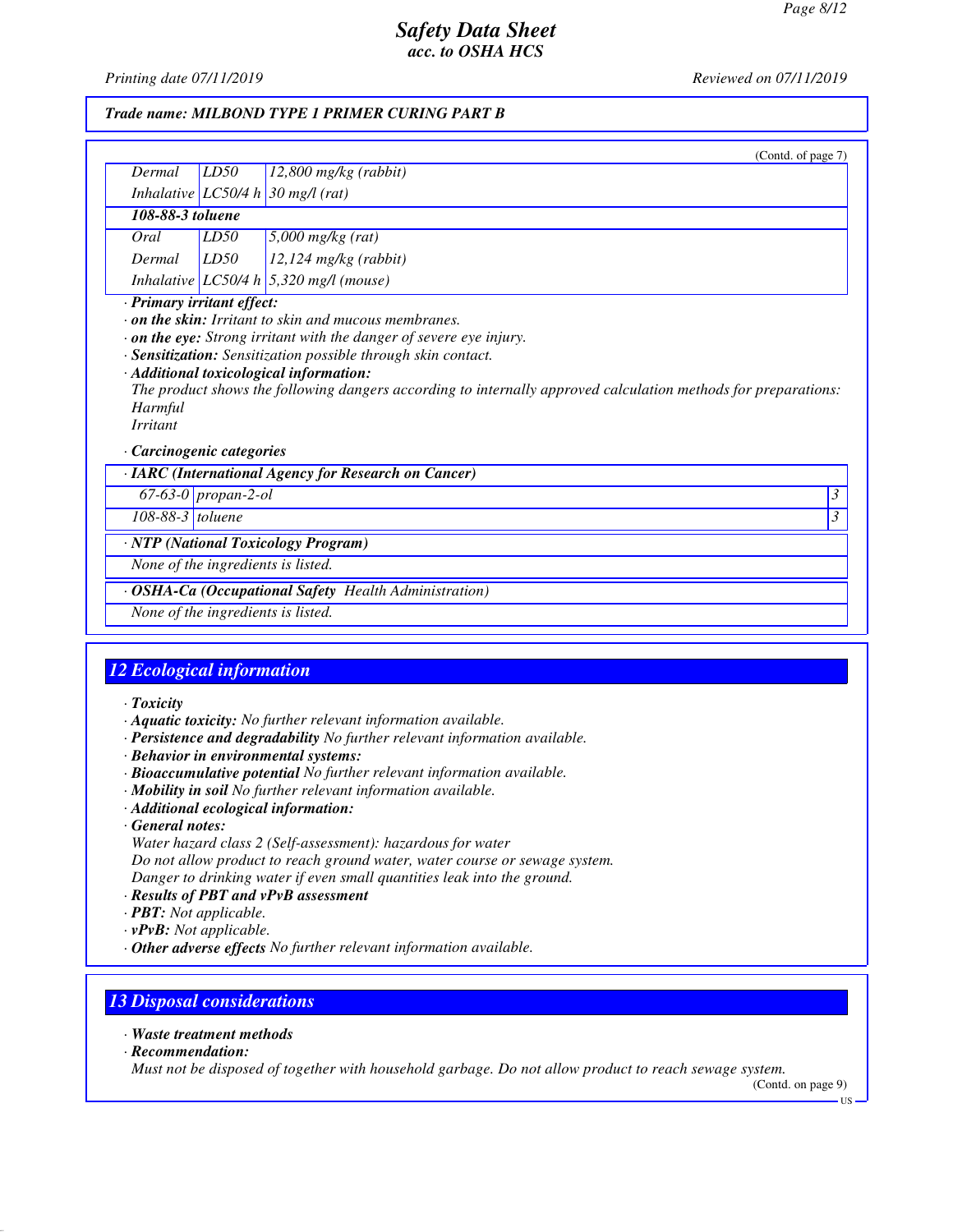(Contd. of page 8)

## *Safety Data Sheet acc. to OSHA HCS*

*Printing date 07/11/2019 Reviewed on 07/11/2019*

### *Trade name: MILBOND TYPE 1 PRIMER CURING PART B*

*· Uncleaned packagings:*

*· Recommendation: Disposal must be made according to official regulations.*

| <b>14 Transport information</b>              |                                                                                                     |                               |
|----------------------------------------------|-----------------------------------------------------------------------------------------------------|-------------------------------|
| $\cdot$ UN-Number                            |                                                                                                     |                               |
| · DOT, ADR, IMDG, IATA                       | <b>UN1263</b>                                                                                       |                               |
| · UN proper shipping name                    | Paint                                                                                               |                               |
| $\cdot$ DOT<br>$\cdot$ ADR                   | 1263 PAINT                                                                                          |                               |
| · IMDG, IATA                                 | <b>PAINT</b>                                                                                        |                               |
| · Transport hazard class(es)                 |                                                                                                     |                               |
| $\cdot$ DOT                                  |                                                                                                     |                               |
|                                              |                                                                                                     |                               |
|                                              |                                                                                                     |                               |
|                                              |                                                                                                     |                               |
| $\cdot$ Class                                |                                                                                                     |                               |
| $\cdot$ <i>Label</i>                         | 3 Flammable liquids<br>3                                                                            |                               |
| · ADR, IMDG, IATA                            |                                                                                                     |                               |
|                                              |                                                                                                     |                               |
|                                              |                                                                                                     |                               |
|                                              |                                                                                                     |                               |
|                                              |                                                                                                     |                               |
| $\cdot$ Class                                | 3 Flammable liquids<br>3                                                                            |                               |
| · Label                                      |                                                                                                     |                               |
| · Packing group<br>· DOT, ADR, IMDG, IATA    | $I\!I$                                                                                              |                               |
| · Environmental hazards:                     | Not applicable.                                                                                     |                               |
| · Special precautions for user               | Warning: Flammable liquids                                                                          |                               |
| · Danger code (Kemler):                      | 33                                                                                                  |                               |
| · EMS Number:                                | $F-E, S-E$                                                                                          |                               |
| · Stowage Category                           | B                                                                                                   |                               |
| · Transport in bulk according to Annex II of |                                                                                                     |                               |
| MARPOL73/78 and the IBC Code                 | Not applicable.                                                                                     |                               |
| · Transport/Additional information:          |                                                                                                     |                               |
| $\cdot$ DOT                                  |                                                                                                     |                               |
| · Quantity limitations                       | On passenger aircraft/rail: 5 L                                                                     |                               |
|                                              | On cargo aircraft only: 60 L                                                                        |                               |
| $\cdot$ ADR                                  |                                                                                                     |                               |
| $\cdot$ Excepted quantities (EQ)             | Code: E2                                                                                            |                               |
|                                              | Maximum net quantity per inner packaging: 30 ml<br>Maximum net quantity per outer packaging: 500 ml |                               |
|                                              |                                                                                                     |                               |
|                                              |                                                                                                     | (Contd. on page 10)<br>- US – |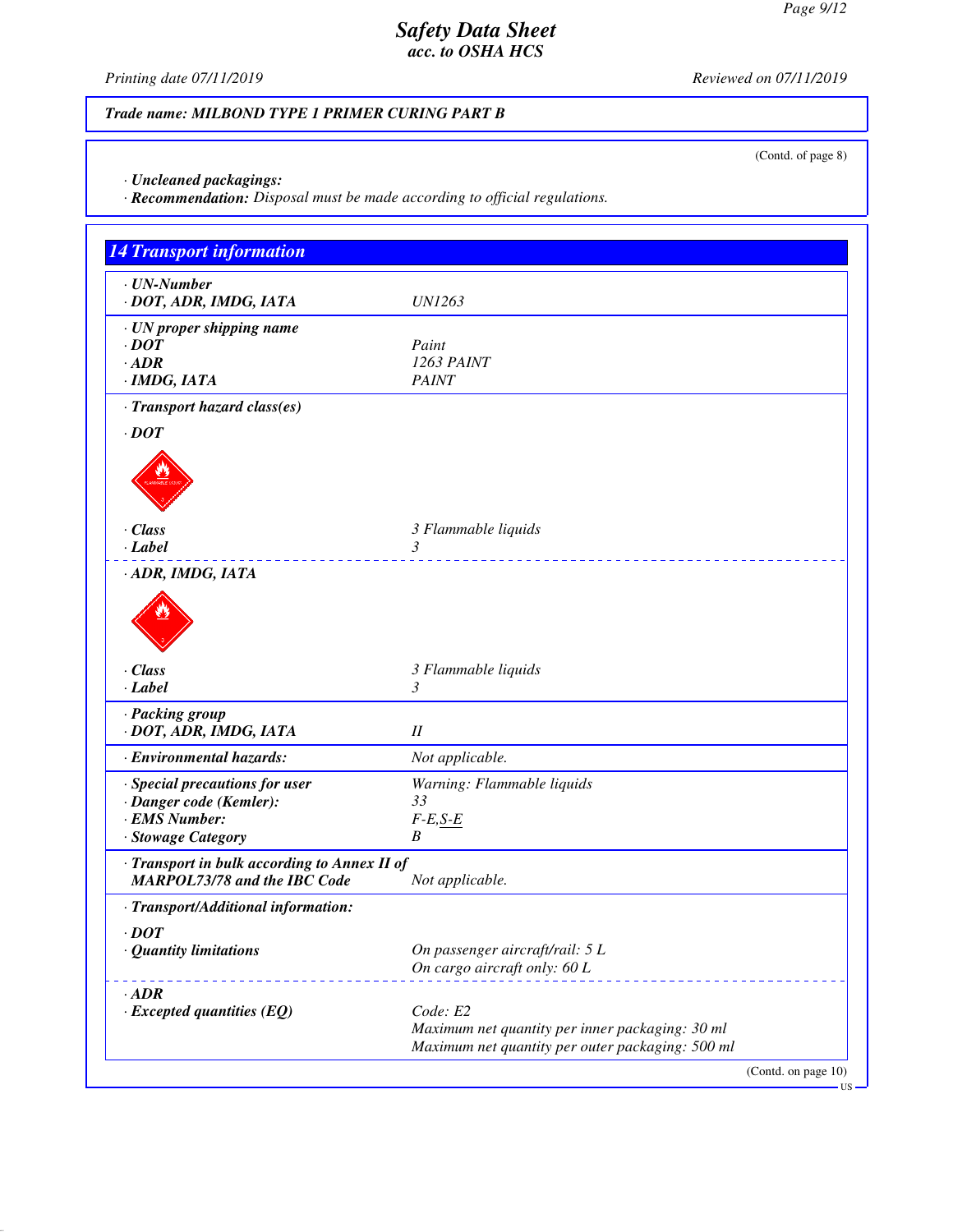*Printing date 07/11/2019 Reviewed on 07/11/2019*

#### *Trade name: MILBOND TYPE 1 PRIMER CURING PART B*

|                                  |                                                  | (Contd. of page 9) |
|----------------------------------|--------------------------------------------------|--------------------|
| $\cdot$ IMDG                     |                                                  |                    |
| Limited quantities $(LQ)$        | H.                                               |                    |
| $\cdot$ Excepted quantities (EQ) | Code: E2                                         |                    |
|                                  | Maximum net quantity per inner packaging: 30 ml  |                    |
|                                  | Maximum net quantity per outer packaging: 500 ml |                    |
| · UN "Model Regulation":         | UN 1263 PAINT, 3, II                             |                    |

# *15 Regulatory information*

|        |  | $\cdot$ Safety, health and environmental regulations/legislation specific for the substance or mixture |  |  |
|--------|--|--------------------------------------------------------------------------------------------------------|--|--|
| · Sara |  |                                                                                                        |  |  |

*· Section 355 (extremely hazardous substances):*

*None of the ingredients is listed.*

*· Section 313 (Specific toxic chemical listings):*

*67-63-0 propan-2-ol*

*108-88-3 toluene*

*· TSCA (Toxic Substances Control Act):*

| · Hazardous Air Pollutants |                                                                          |               |  |  |
|----------------------------|--------------------------------------------------------------------------|---------------|--|--|
|                            | 90-72-2 $\left\lceil 2,4,6\right\rceil$ -tris(dimethylaminomethyl)phenol | <b>ACTIVE</b> |  |  |
|                            | $1760-24-3$ N-(3-(trimethoxysilyl)propyl)ethylenediamine                 | ACTIVE        |  |  |
| $108-88-3$ toluene         |                                                                          | ACTIVE        |  |  |
|                            | 67-63-0 propan-2-ol                                                      | <b>ACTIVE</b> |  |  |
|                            |                                                                          |               |  |  |

*108-88-3 toluene*

*· Proposition 65*

*· Chemicals known to cause cancer:*

*None of the ingredients is listed.*

*· Chemicals known to cause reproductive toxicity for females:*

*None of the ingredients is listed.*

*· Chemicals known to cause reproductive toxicity for males:*

*None of the ingredients is listed.*

*· Chemicals known to cause developmental toxicity:*

*108-88-3 toluene*

*· Carcinogenic categories*

*· EPA (Environmental Protection Agency)*

*108-88-3 toluene II*

*· TLV (Threshold Limit Value established by ACGIH)*

*67-63-0 propan-2-ol A4*

*108-88-3 toluene A4*

*· NIOSH-Ca (National Institute for Occupational Safety and Health)*

*None of the ingredients is listed.*

*· GHS label elements The product is classified and labeled according to the Globally Harmonized System (GHS).* (Contd. on page 11)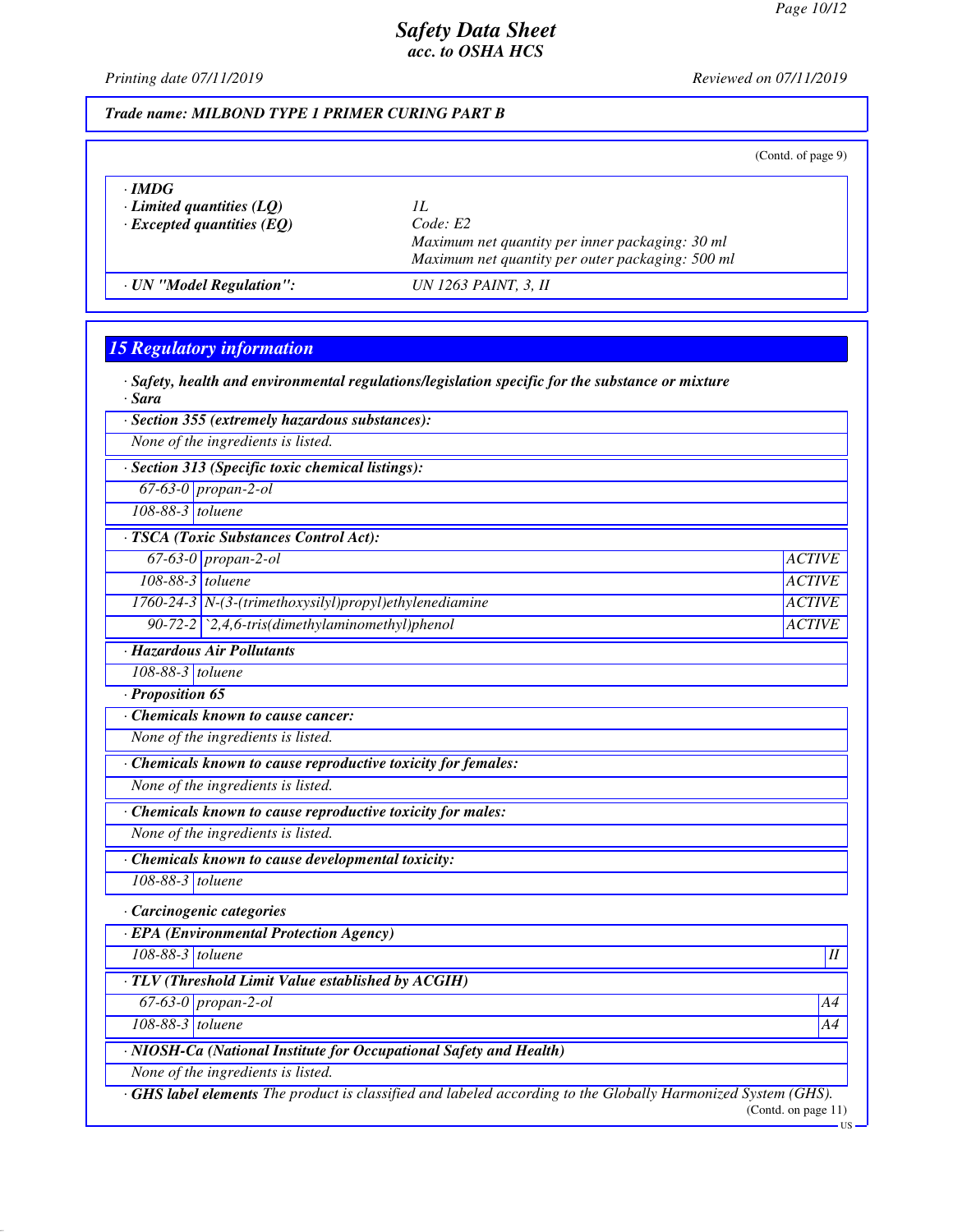*Printing date 07/11/2019 Reviewed on 07/11/2019*

#### *Trade name: MILBOND TYPE 1 PRIMER CURING PART B* (Contd. of page 10) *· Hazard pictograms* GHS02 GHS05 GHS07 GHS08 *· Signal word Danger · Hazard-determining components of labeling: toluene propan-2-ol N-(3-(trimethoxysilyl)propyl)ethylenediamine · Hazard statements Highly flammable liquid and vapor. Causes skin irritation. Causes serious eye damage. May cause an allergic skin reaction. Suspected of damaging fertility or the unborn child. May cause drowsiness or dizziness. May cause damage to organs through prolonged or repeated exposure. May be fatal if swallowed and enters airways. · Precautionary statements Obtain special instructions before use. Do not handle until all safety precautions have been read and understood. Keep away from heat/sparks/open flames/hot surfaces. - No smoking. Ground/bond container and receiving equipment. Use explosion-proof electrical/ventilating/lighting/equipment. Use only non-sparking tools. Take precautionary measures against static discharge. Do not breathe dust/fume/gas/mist/vapors/spray. Wash thoroughly after handling. Use only outdoors or in a well-ventilated area. Contaminated work clothing must not be allowed out of the workplace. Wear protective gloves/protective clothing/eye protection/face protection. If swallowed: Immediately call a poison center/doctor. Specific treatment (see on this label). Do NOT induce vomiting. If on skin (or hair): Take off immediately all contaminated clothing. Rinse skin with water/shower. IF INHALED: Remove person to fresh air and keep comfortable for breathing. If in eyes: Rinse cautiously with water for several minutes. Remove contact lenses, if present and easy to do. Continue rinsing. IF exposed or concerned: Get medical advice/attention. Call a poison center/doctor if you feel unwell. Get medical advice/attention if you feel unwell. Take off contaminated clothing and wash it before reuse. If skin irritation or rash occurs: Get medical advice/attention. Wash contaminated clothing before reuse. In case of fire: Use for extinction: CO2, powder or water spray. Store in a well-ventilated place. Keep container tightly closed. Store in a well-ventilated place. Keep cool. Store locked up. Dispose of contents/container in accordance with local/regional/national/international regulations.* (Contd. on page 12)